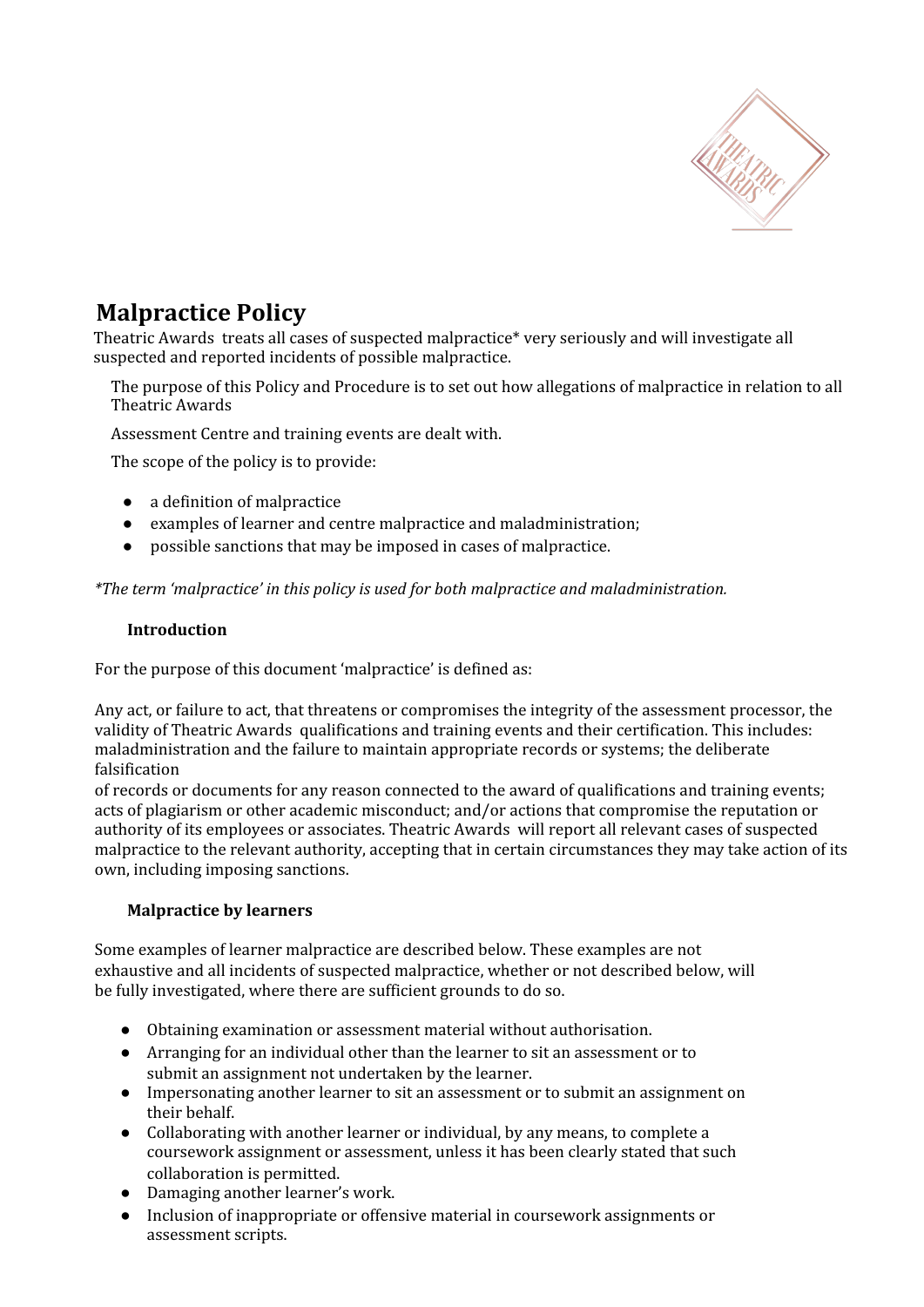- Failure to comply with published examination regulations.
- Disruptive behaviour or unacceptable conduct, including the use of offensive language, at centre or assessment venue (including aggressive or offensive language or behaviour).
- Producing, using or allowing the use of forged or falsified documentation, including but not limited to:
	- o personal identification;
	- o supporting evidence provided for reasonable adjustment or special consideration applications; and
	- o competency documents
	- o results documentation, including certificates.
- Falsely obtaining, by any means, a
- Misrepresentation or plagiarism Theatric Awards certificate.
- Fraudulent claims for special consideration while studying.

### **Malpractice by** Theatric Awards **employees and associates**

Examples of malpractice by, employees, tutors and assessors are listed below. These examples are not exhaustive and all incidents of suspected malpractice, whether or not described below, will be fully investigated, where there are sufficient grounds to do so.

- Failure to adhere to the relevant regulations and procedures, including those relating to (Company Name) approval, security undertaking and monitoring requirements as set out by these regulations.
- Knowingly allowing an individual to impersonate a learner.
- Allowing a learner to copy another learner's assignment work, or allowing a learner to let their own work be copied.
- Allowing learners to work collaboratively during an assignment assessment, unless specified in the assignment brief.
- Completing an assessed assignment for a learner or providing them with assistance beyond that 'normally' expected.
- Damaging a learner's work.
- Disruptive behaviour or unacceptable conduct, including the use of offensive language (including aggressive or offensive language or behaviour).
- Allowing disruptive behaviour or unacceptable conduct at Theatric Awards to go unchallenged, for example, aggressive or offensive language or behaviour.
- Divulging any information relating to learner performance and / or results to anyone other than the learner.
- Producing, using or allowing the use of forged or falsified documentation, including but not limited to:
	- o personal identification;
	- o supporting evidence provided for reasonable adjustment or special consideration applications; and
	- o competency documents
	- o results documentation, including certificates
- Falsely obtaining by any means a certificate.
- Failing to report a suspected case of learner malpractice, including plagiarism, to your Line Manager.

#### **Possible malpractice sanctions**

Following an investigation, if a case of malpractice is upheld, Theatric Awards may impose sanctions or other penalties on the individual(s) concerned. Where relevant we will report the matter, and may impose one or more sanctions upon the individual(s) concerned. Any sanctions imposed will reflect the seriousness of the malpractice that has occurred.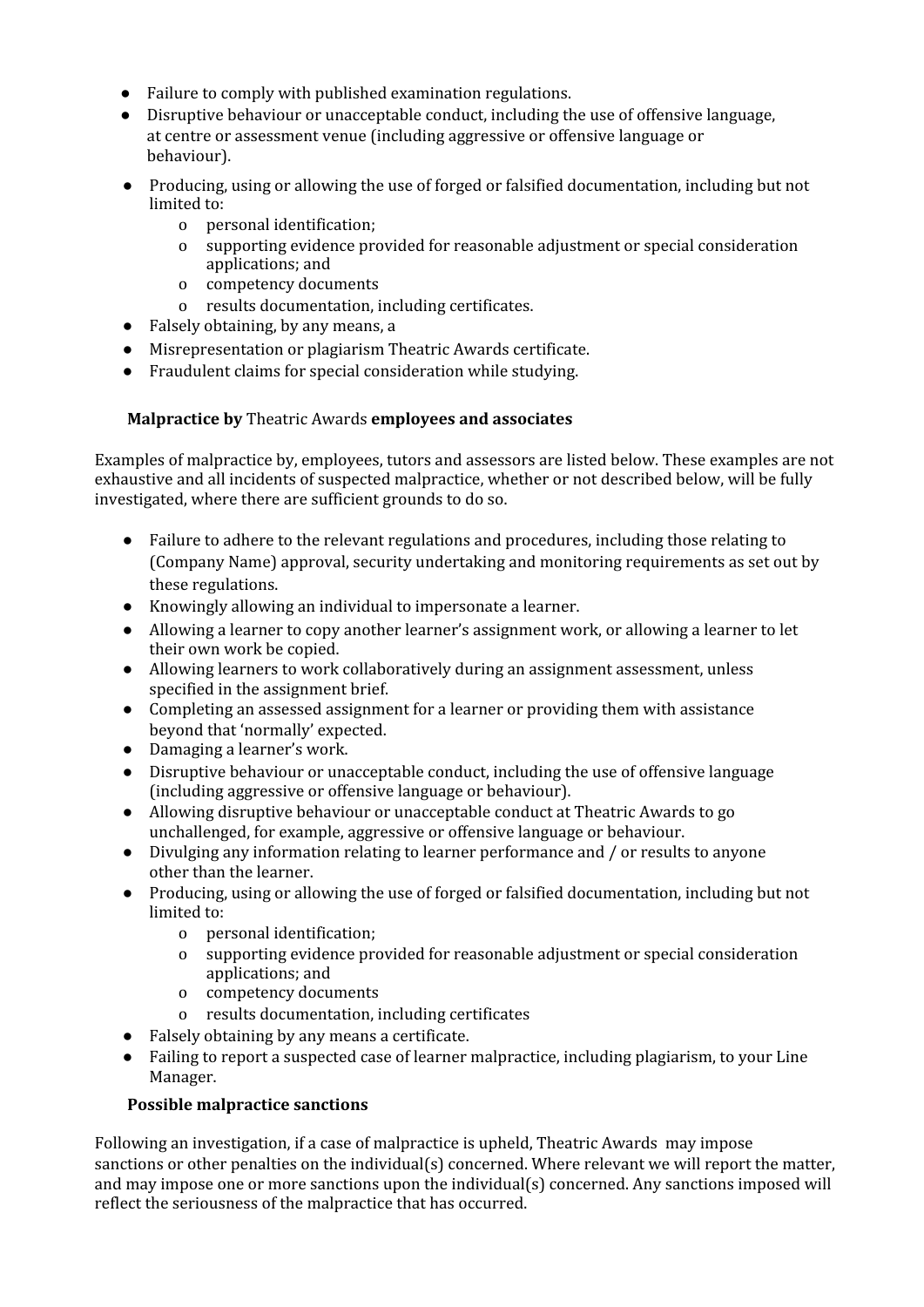Listed below are examples of sanctions that may be applied to a learner, tutor or other associates who has had a case of malpractice upheld against them. Please note that this list is not exhaustive and other sanctions may be applied on a case-by-case basis.

## **Possible sanctions that may be applied to learners**

- A written warning about future conduct.
- Notification to an employer, regulator or the police.
- Removal from the course.

#### **Possible sanctions that may be applied to employees, tutors and other associates**

- A written warning about future conduct.
- Imposition of special conditions for the future involvement of the individual(s) in the conduct, teaching, supervision or administration of learners and/or examinations.
- Informing any other organisation known to employ the individual in relation to courses or examinations of the outcome of the case. Theatric Awards may carry out unannounced monitoring of the working practices of the individual(s) concerned.
- Dismissal.

# **Procedure**

### **Reporting a suspected case of malpractice**

This process applies to, employees, tutors, learners and other associates to Theatric Awards and to any reporting of malpractice by a third party or individual who wishes to remain anonymous.

Any case of suspected malpractice must be reported as soon as possible and at the latest within two working days from its discovery to the Centre Manager (Quality Nominee).

A written report should then be sent to the Centre Manager, clearly identifying the factual information, including statements from other individuals involved and / or affected, any evidence obtained, and the actions that have been taken in relation to the incident.

Wherever possible, and provided other learners are not disrupted by doing so, a learner suspected of malpractice should be warned immediately that their actions may constitute malpractice, and that a report will be made to Theatric Awards

In cases of suspected malpractice byTheatric Awards employees, tutors and other associates, and any reporting of malpractice by a third party or individual who wishes to remain anonymous, the report made to the Centre Manager should include as much information as possible, including the following:

- the date time and place the alleged malpractice took place, if known.
- the name of the employee, tutor or other third party involved
- a description of the suspected malpractice; and
- any available supporting evidence.

In cases of suspected malpractice reported by a third party, or an individual who wishes to remain anonymous, Theatric Awards will take all reasonable steps to authenticate the reported information and to investigate the alleged malpractice.

#### **Administering suspected cases of malpractice**

Theatric Awards will investigate each case of suspected or reported malpractice, to ascertain whether malpractice has occurred. The investigation will aim to establish the full facts and circumstances.